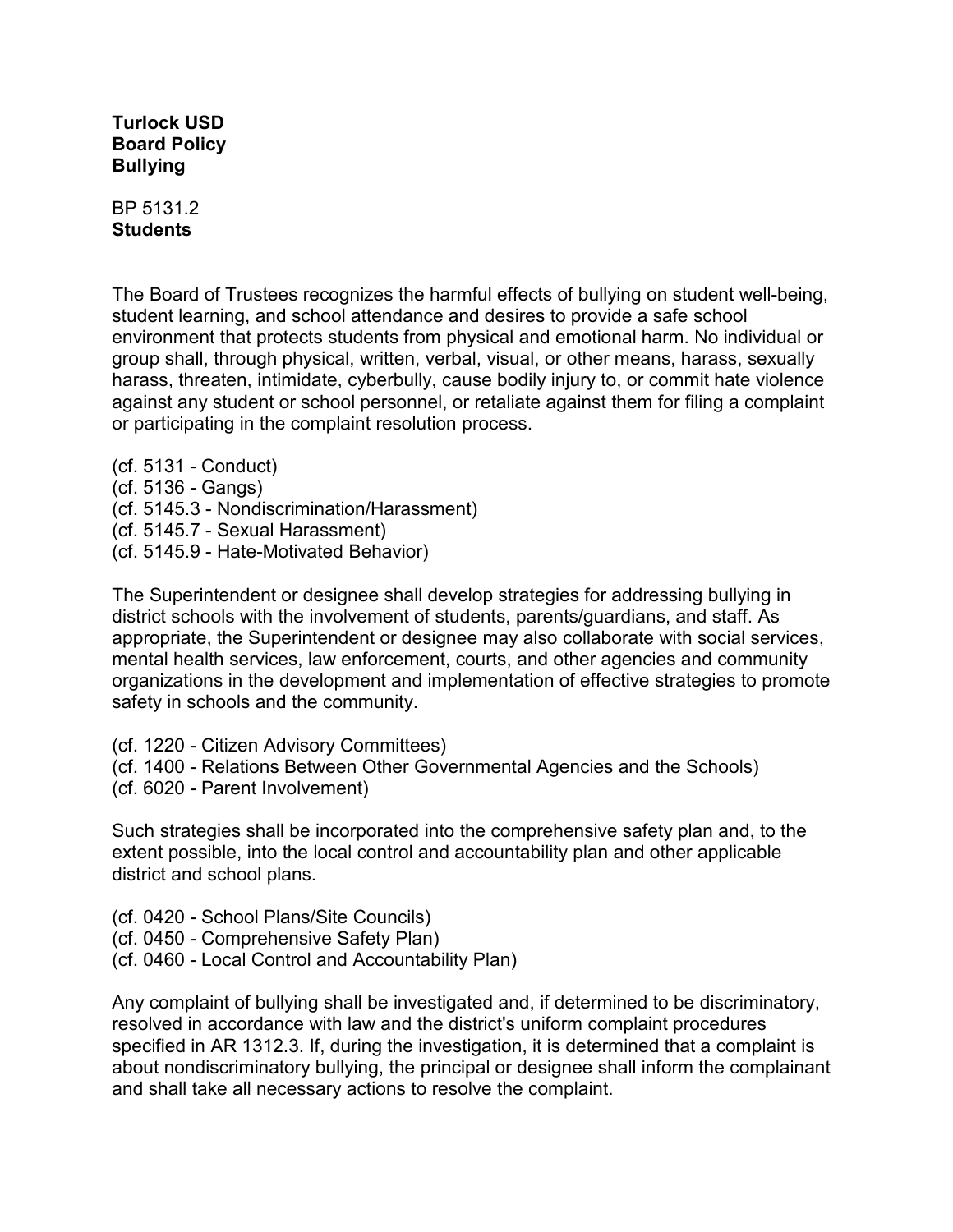## (cf. 1312.3 - Uniform Complaint Procedures)

Any employee who permits or engages in bullying or retaliation related to bullying shall be subject to disciplinary action, up to and including dismissal.

(cf. 4118 - Dismissal/Suspension/Disciplinary Action)

- (cf. 4119.21/4219.21/4319.21 Professional Standards)
- (cf. 4218 Dismissal/Suspension/Disciplinary Action)

Legal Reference: EDUCATION CODE 200-262.4 Prohibition of discrimination 32282 Comprehensive safety plan 32283.5 Bullying; online training 35181 Governing board policy on responsibilities of students 35291-35291.5 Rules 48900-48925 Suspension or expulsion 48985 Translation of notices 52060-52077 Local control and accountability plan PENAL CODE 422.55 Definition of hate crime 647 Use of camera or other instrument to invade person's privacy; misdemeanor 647.7 Use of camera or other instrument to invade person's privacy; punishment 653.2 Electronic communication devices, threats to safety CODE OF REGULATIONS, TITLE 5 4600-4670 Uniform complaint procedures UNITED STATES CODE, TITLE 47 254 Universal service discounts (e-rate) CODE OF FEDERAL REGULATIONS, TITLE 28 35.107 Nondiscrimination on basis of disability; complaints CODE OF FEDERAL REGULATIONS, TITLE 34 104.7 Designation of responsible employee for Section 504 106.8 Designation of responsible employee for Title IX 110.25 Notification of nondiscrimination on the basis of age COURT DECISIONS Wynar v. Douglas County School District, (2013) 728 F.3d 1062 J.C. v. Beverly Hills Unified School District, (2010) 711 F.Supp.2d 1094 Lavine v. Blaine School District, (2002) 279 F.3d 719 Management Resources: CSBA PUBLICATIONS

Final Guidance: AB 1266, Transgender and Gender Nonconforming Students, Privacy, Programs, Activities & Facilities, Legal Guidance, March 2014